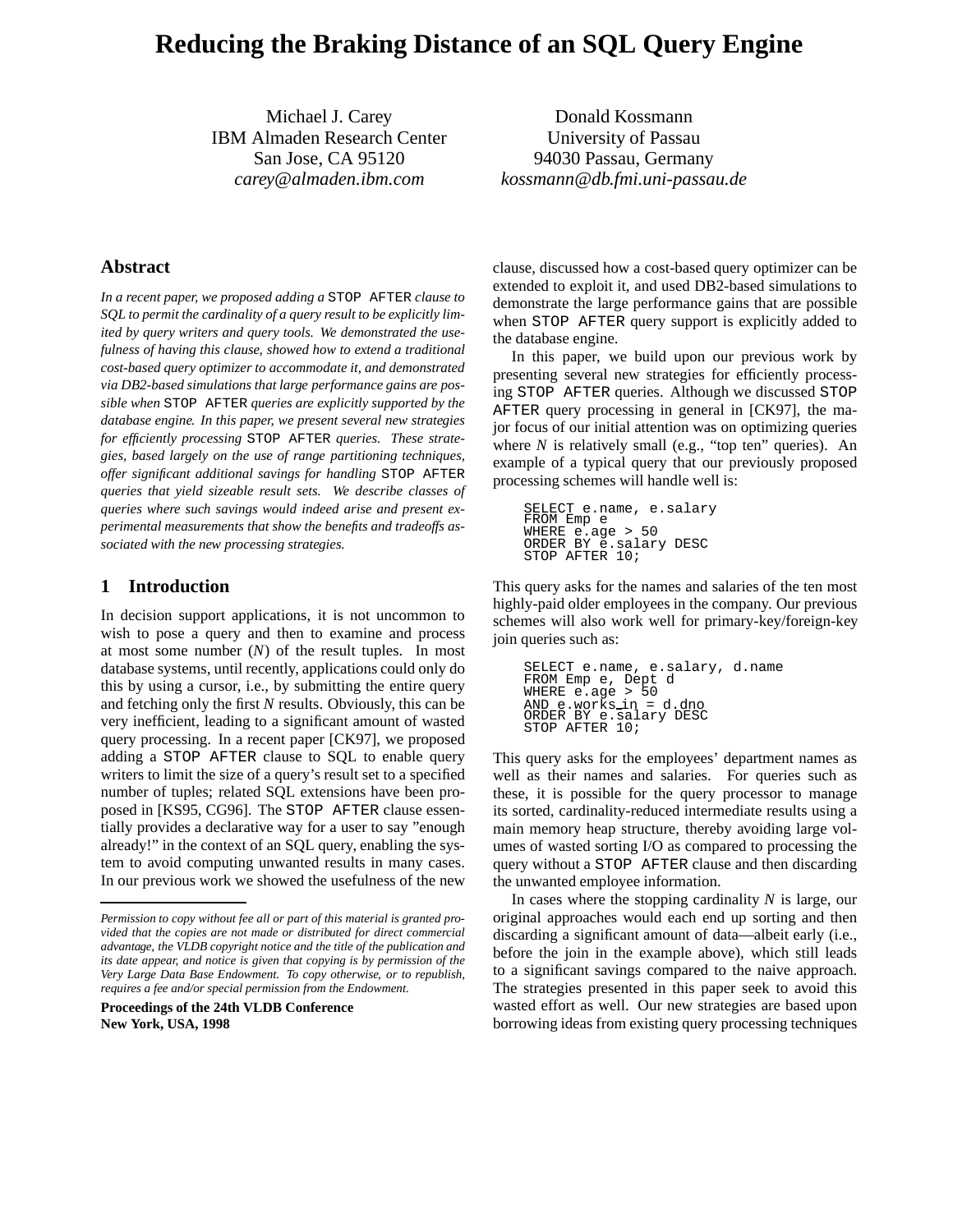such as range partitioning (commonly used in parallel sorting and parallel join computations), RID-list processing (commonly used in text processing and set query processing), and semi-joins (commonly used in distributed environments to reduce join processing costs). As we will show, adapting these techniques for use in STOP AFTER query processing can provide significant additional savings for certain important classes of queries. We have implemented the techniques in the context of an experimental query processing system at the University of Passau, and we will demonstrate the efficacy of our techniques by presenting measurements of query plans running there.

Before proceeding, it is worth noting that proprietary SQL extensions closely related to our proposed STOP AFTER clause can be found in current products from a number of major database system vendors. In addition, most of them include some degree of optimizer support for getting the first query results back quickly (e.g., heuristically favoring pipelined query plans over otherwise cheaper, but blocking, non-pipelined plans). For example, Informix includes a FIRST ROWS optimizer hint and a FIRST n clause for truncating an SQL query's result set. Similarly, Microsoft SQL Server provides an OPTION FAST n clause and a session-level SET ROWCOUNT n statement for these purposes. IBM's DB2 UDB system allows users to include OPTIMIZE FOR n ROWS and/or FETCH FIRST n ROWS ONLY clauses when entering an SQL query. Oracle Rdb (originally a DEC product) added a LIMIT TO n ROWS clause to SQL, while Oracle Server makes a virtual ROWNUM attribute part of its query results to support cardinality limits; including the predicate ROWNUM <= n in the WHERE clause of an SQL query tells Oracle Server to stop returning result rows after n rows have been produced. RedBrick supports a SET ROWCOUNT n command as well as an SQL extension called RANK(col) which both imposes a result order and allows processing to be stopped early; adding the clause WHEN RANK(col) < n to a query tells RedBrick to return the result rows that rank among the first n column values with respect to the indicated column. (In the event of a tie, RedBrick permits multiple result rows to have the same rank value.) Finally, several of these systems apparently pass stopping information to operations such as *Sort* so that they can optimize for the desired number of results when merging sorted runs. Unfortunately, to the best of our knowledge, there is no published information available that describes how any of these systems' SQL extensions are implemented.

The remainder of this paper is organized as follows: We present background material in Section 2, where we briefly summarize the query operators and kinds of query plans introduced in our previous work, review the basic idea of range partitioning as a query processing step, and provide an overview of the experimental environment used to produce the performance results presented in later sections of the paper. In Section 3 we introduce our new rangebased techniques for processing STOP AFTER queries and present experimental results that demonstrate their benefits and highlight their associated performance issues and tradeoffs. We focus on basic top *N* selection queries in Section 3, while in Section 4 we explain how range techniques can be utilized for processing queries such as top *N* percentage selections, selections involving STOP AFTER subqueries, and joins. In Section 5 we show how RID-list and semi-join techniques can be applied to STOP AFTER queries. Finally, we present our conclusions and our plans for future work in Section 6.

# **2 Background**

The general structure proposed for STOP AFTER queries (and subqueries) in [CK97] is as follows:

```
SELECT ... FROM ... WHERE ...<br>GROUP BY ... HAVING ...<br>ORDER BY (sort specification list
STOP AFTER (value expression
```
The STOP AFTER clause's <value expression> evaluates to a scalar integer value to indicate the number of result tuples desired; it may be a constant, an arithmetic expression, or even an uncorrelated scalar subquery. The semantics of the STOP AFTER clause are straightforward to explain: Let *N* be the integer stopping cardinality that <value expression> evaluates to. After computing the rest of the query, the system is to return only the first *N* tuples of the result (in the specified ORDER BY order, if any) to the requesting user or application program. Note that this produces the same results as the cursor-based approach used by application programs today, but the presence of the STOP AFTER clause provides the query optimizer and runtime query processing system with cardinality information that can be exploited to reduce (or even eliminate, in some cases) wasted work.

# **2.1 STOP AFTER Query Processing**

To process STOP AFTER queries, we proposed extending the database system's collection of algebraic query operators with a new logical query operator, the *Stop* operator. This operator produces the *top* or *bottom* N tuples of its input stream in a specified order and discards the remainder of the stream. Like other logical query operators (such as Join), Stop has several alternative physical operators that can implement it in the context of query plans.

We defined two physical Stop operators in [CK97]: *Scan-Stop*, for use when the Stop operator's stream of input tuples is already ordered appropriately, and *Sort-Stop*, for use when the Stop operator's input stream is not yet rankordered. Scan-Stop is extremely simple; it is a pipelined operator that simply requests and then passes each of the first  $N$  tuples of its input stream along to its consumer (i.e., to the operator above it in the query plan). In contrast, the Sort-Stop operator handles the case where the input stream is *not* already sorted; it must therefore consume its whole input stream in order to produce the *top* (or *bottom*) N output tuples. When  $N$  is relatively small, Sort-Stop can operate in main memory using a priority heap [Knu73]. The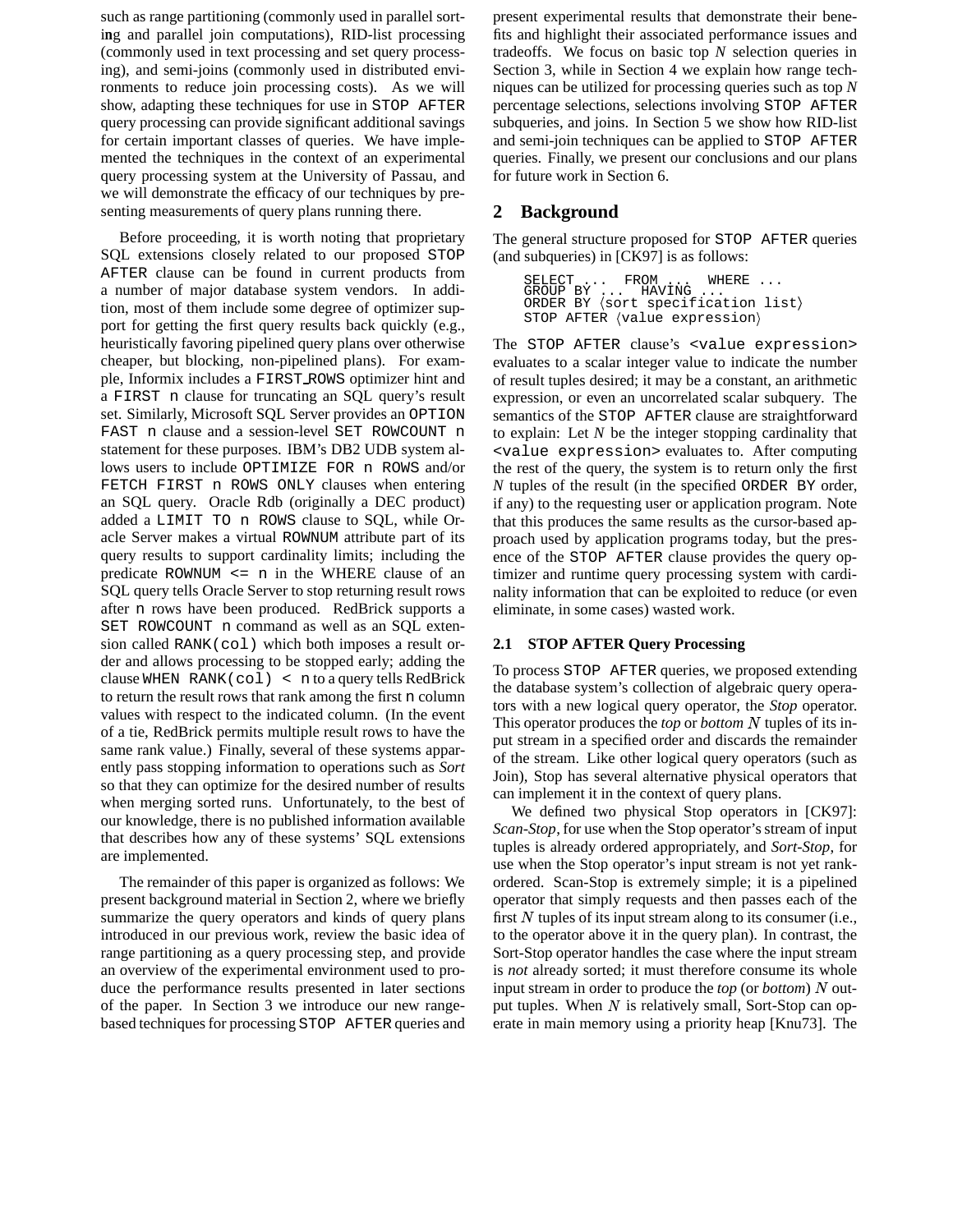

#### Figure 1: Traditional Plans for Query 1

first  $N$  tuples of its input are inserted into the heap, and each remaining tuple is then incrementally tested against the heap's current membership bound to determine whether or not it warrants insertion into the heap of the top (or bottom)  $N$  tuples. For larger values of  $N$ , external sorting is required to compute the desired Sort-Stop results; we simply used an ordinary external Sort operator followed by a Scan-Stop operator in such cases in [CK97].

For illustration purposes, consider a slightly more general version of the first example query from the Introduction (we will call this Query 1 in the following):

| $Query 1:$ SELECT |               | *           |
|-------------------|---------------|-------------|
|                   | FROM          | Emp         |
|                   | WHERE         | age $> 50$  |
|                   | ORDER BY      | salary DESC |
|                   | STOP AFTER N; |             |

Figure 1 depicts three of the possible execution plans that can be constructed for this query by combining one of our physical Stop operators with other, pre-existing query operators. The first plan, the *Classic Sort-Stop* plan, uses a table scan (tbscan) operator to find employees in the appropriate age range followed by a heap-based sort-stop(N) operator to limit the results to the  $N$  highest paid older employees. This plan is viable as long as  $N$  is small enough for the heap to indeed be a main memory structure. The second plan, *Conventional Sort*, instead uses an external sort on salary followed by a scan-stop(N) to obtain the desired result. This would be the preferred plan for large  $N$  in the absence of a salary index. Of course, plans similar to these two, but with an Emp.age index scan used to produce the inputs to the Stop-related operators, are possible as well. The third plan in Figure 1, the *Traditional Index-Scan* plan, would also become viable in the presence of an index on Emp. salary. This plan performs an index scan (in descending order) on the salary index, uses the resulting record ids (RIDs) to fetch highsalaried employees and applies the age predicate to them, and then uses a scan-stop operator to select the top  $N$ results since the index scan produces its output in the desired salary order. This third plan does very well if the salary index is a clustered index or  $N$  is small. If  $N$  is large and the index is unclustered, however, it would do too many random I/Os to be cost-effective, especially if the age predicate is highly selective (in which case many of the high-salaried employees found using the index would subsequently be eliminated).

We introduced two policies to govern the placement of Stop operators in query plans in [CK97]. One was a *Conservative* policy, which inserts Stop operators as early as possible in a query plan subject to the constraint that no

tuple that might end up participating in the final  $N$ -tuple query result can be discarded by a Stop operation. We also proposed an *Aggressive* policy that seeks to introduce Stop operators in a query plan even earlier, placing a Stop operator wherever it can first provide a beneficial cardinality reduction. The Aggressive policy uses result size estimation to choose the stopping cardinality for the Stop operator; at runtime, if the stopping cardinality estimate turns out to have been too low, the query is *restarted* in order to get the missing tuples. This is accomplished by placing a restart operator in the query plan; this operator's job is to ensure that, above its point in the plan, all  $N$  tuples will be generated. Thus, if its input stream runs out before all  $N$  tuples are received, it will "restart" the query subplan beneath it to obtain the missing results.

#### **2.2 Range Partitioning**

Range partitioning is a well-known technique that has been applied with much success to numerous problems in the parallel database algorithm area [DG92]. One successful example is parallel sorting [DNS91b], while another is load-balanced parallel join computation [DNSS92]; yet another example is the computation of so-called band joins [DNS91a]. The basic idea of range partitioning is extremely simple—the data is divided into separately processable buckets by placing tuples with attribute values in one range into bucket #1, tuples with attribute values in the next range into bucket #2, and so on. In the case of parallel sorting, each node in a *k*-node database machine partitions its data into *k* buckets in parallel, based on the sorting attribute(s), streaming each bucket's contents to that bucket's designated receiver node while the data is being partitioned. At the end of this process, the individual buckets can be sorted in parallel with no further inter-node interaction. Figure 2 illustrates this process. Successful partitioning in this manner produces virtually linear sorting speedup, and sampling (or histogram) techniques can aid in the determination of a good set of partition boundary values [DNS91b] at relatively low cost.

In Section 3, we will propose and analyze the use of several possible partitioning-based approaches for improving the efficiency of STOP AFTER query processing. We will cover the details later, but the basic idea is simple the relevant data can be range-partitioned on the query's ORDER BY attribute into a number of buckets. The buckets can then be processed one at a time until  $N$  results have been output; buckets that are not accessed in this process need never be sorted at all. This provides a way to implement a Stop(N) operation that scales beyond main memory sizes without requiring full sorting of the input stream. In addition, we will see that in certain contexts, additional significant savings are possible, e.g., cases involving uses of a STOP AFTER clause in a subquery.

#### **2.3 Experimental Environment**

As we work our way through the presentation of the proposed new approaches for executing STOP AFTER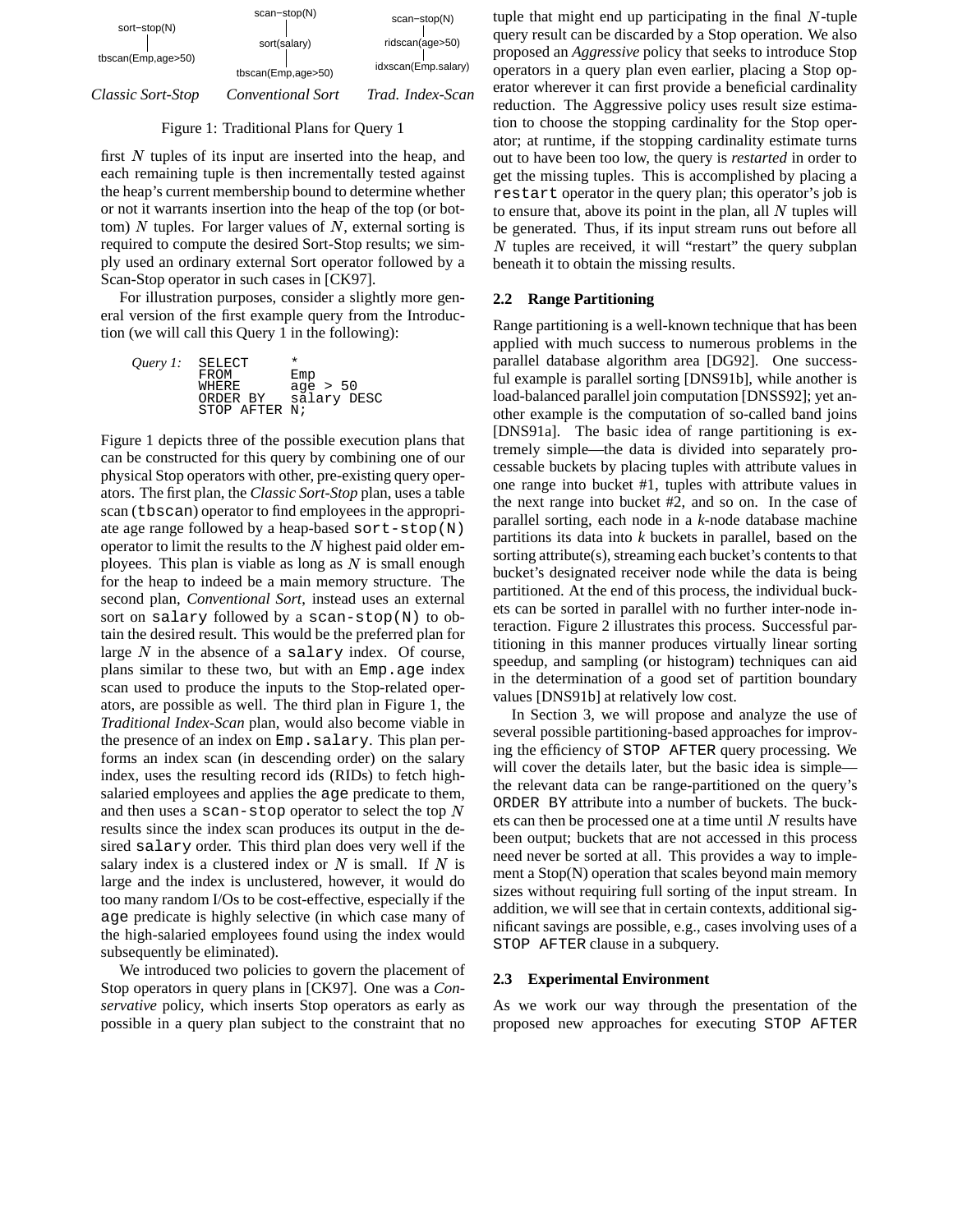

Figure 2: Sorting by Range Partitioning

queries, we will be presenting results from performance experiments that demonstrate the tradeoffs related to the approaches and that quantitatively explore the extent to which they are able to reduce the costs of STOP AFTER queries. Like Query 1 above, our test queries will be queries over a simple employee database with the following self-explanatory schema:

```
Emp(eno, works in, age, salary, address)
Dept(dno, budget, description)
```
Our instance of this employee database is fairly small, with a 50 MB Emp table and a 10 MB Dept table. We kept the database small in order to achieve acceptable running times and because we had somewhat limited disk space available for performing our experiments. The Emp table has 500,000 tuples which are generated as follows: eno is set by counting the tuples from 1 to 500,000, while works in, age, and salary are set randomly using a uniform distribution on their particular domains; address simply pads the tuples with "garbage" characters to ensure that each Emp tuple is 100 bytes long. The domain of works in is, of course, the same as that of Dept.dno (described below), the domain of age is integers in the range from 10 to 60 so that about 100,000 Emps (20%) are older than 50, and the domain of salary is integers in the range of 1 to 500,000. Our test database has no correlations; as an example relevant to our experiments, a young Emp is just as likely to have a high salary as an old Emp is.

The Dept table has 100,000 tuples which are generated as follows: dno is set by counting the Dept tuples from 1 to 100,000; budget is set to 10,000 for all Depts, and description pads the Dept tuples out to 100 bytes.

In terms of indexes, our test database has clustered  $B<sup>+</sup>$ tree indexes on the primary key attributes of the tables (i.e., eno and dno) because clustered indexes on primary keys are relatively common. To study plans such as the Traditional Index-Scan plan of Figure 1, we also have an Emp. salary  $B^+$  tree; naturally, this index is unclustered.

Our experiments have been performed on an experimental database system called AODB [WKHM98]. AODB is essentially a textbook relational database system that uses standard implementations for sorting, various kinds of joins, group-by operations, and so on. We extended AODB

with implementations for the scan-stop, sort-stop (using 2-3 trees to organize the heap [AHU83]), and restart operators described above; we also added support for the forms of range partitioning described in the next section. We ran AODB on a Sun workstation 10 with a 33 MHz SPARC processor, 64 MB of main memory, and a 4 GB disk drive that is used to store code, the database, and temporary results of queries. The operating system is Solaris 2.6, and we used Solaris' *direct I/O* feature; this disables operating system caching in a manner similar to raw disk devices. Since our database is small, we limited the size of the database buffer pool proportionally, to 4 MB, in those cases where we do not explicitly say otherwise. Of these 4 MB, we always gave at least 100 KB to each operator that reads or writes data to disk in order to enable large block I/O operations and avoid excessive disk seeks.

# **3 Range-Based Braking Algorithms**

We now turn our attention to the development of new techniques for processing STOP AFTER queries with less effort—i.e., techniques for reducing the "stopping distance" of an SQL query engine. The primary tool that we will be using is range partitioning. In this section, we present several algorithms that use this tool to help the engine to limit wasted work, thereby finishing sooner for STOP AFTER queries; we refer to these as "range-based braking" algorithms. We start by describing query plan components that can realize the algorithms and illustrating them using a typical example query. We then study their performance, and we close this section by explaining how to choose an appropriate number of partitions and an effective set of partition sizes.

### **3.1 Range-Based Braking**

As mentioned earlier, the problem of extracting the top (or bottom)  $N$  elements from a large data set, where  $N$  is large as well, can be dealt with by first range-partitioning the data into a number of buckets on the query's ranking attribute(s) and then processing the resulting buckets one at a time until all  $N$  elements have been output. As an example, consider again Query 1 of Section 2.1, which selects the names and salaries of the  $N$  highest paid employees over 50 years old. Let us suppose we have a corporation with 100,000 older employees (as in our test database) and that  $N$  is 10,000. We could, for instance, partition the company's old employees into three buckets—those with salaries over \$250,000 per year, those who earn between \$50,000 to \$250,000 annually, and those who earn less than \$50,000. Suppose that we do this and find that the first (highest salary) partition ends up with  $1,000$  tuples, the second with 12,000 tuples, and the third with 87,000 tuples. If this is the case, we need not sort the tuples in the last partition, as the 10,000 employees in the answer set clearly lie in the first two partitions.

While the basic idea of range-based braking is simple, there are several possible variations on this theme with costs and benefits that depend on the nature of the query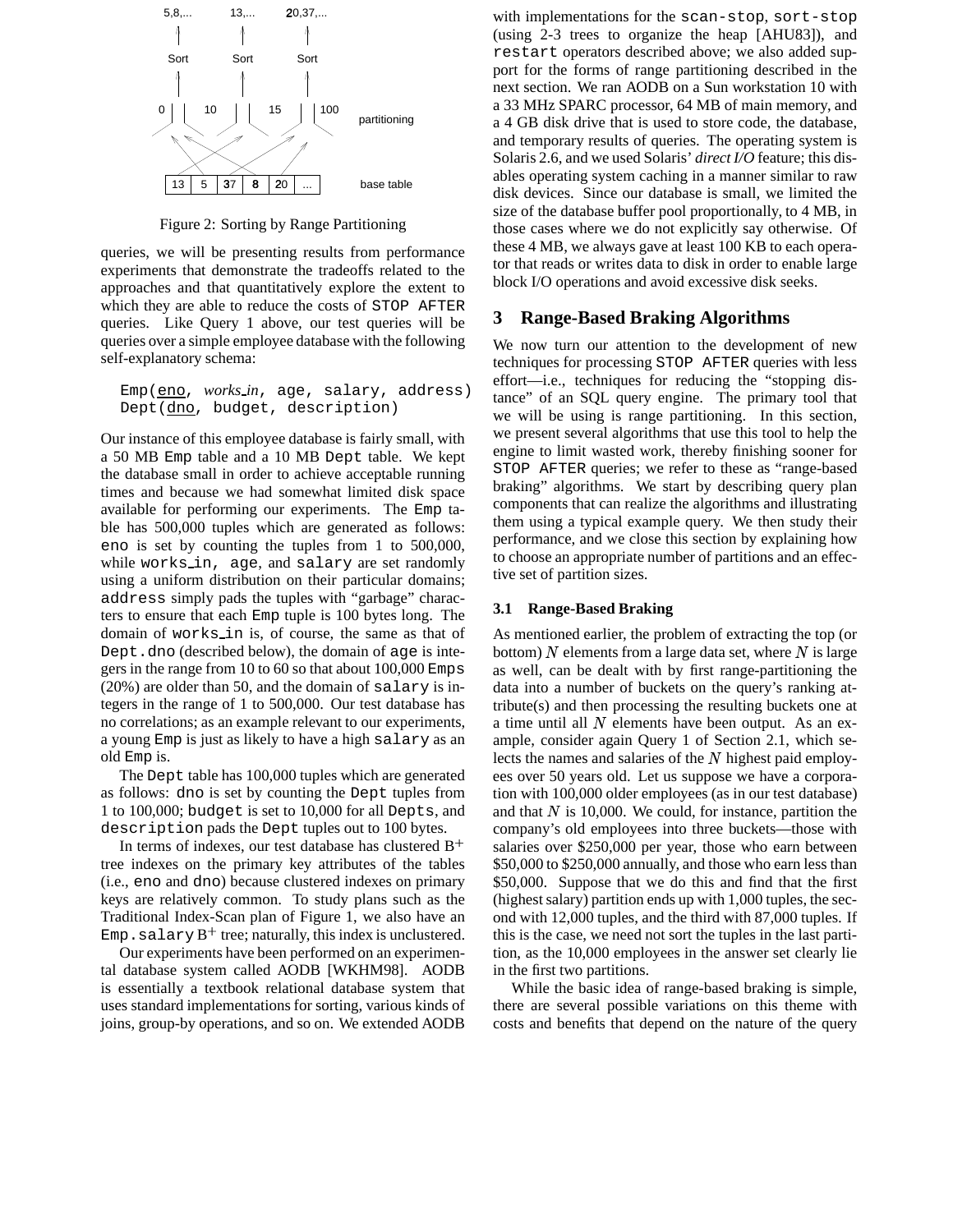being processed and the data being accessed. One important option has to do with how the partitions are handled: they can either be materialized (i.e., stored as temporary tables), or they can be recomputed on demand from the input data. In addition, these two options can be combined to produce a hybrid approach that materializes some of the partitions (those that are likely to be accessed, e.g., the first two partitions above) and recomputes the rest on demand (the ones that are unlikely to be accessed).

To provide for these different options, we propose adding several new query operators to the execution engine. The first is a part-mat operator, which takes a partitioning vector as a parameter and uses it to scan its input data and write it to disk in a specified number of partitions based on the splitting values given in the partitioning vector. The second is a part-scan operator that is used to scan the resulting partitions one-by-one. The third new operator is a part-reread operator, which takes a set of predicates that describe the membership criteria for every partition (e.g.,  $\{salary > 250,000, 50,000$  $\texttt{[1]}$  < salary  $\leq 250$ , 000, salary  $\leq 50$ , 000}) and materializes a partition's tuples by reading (or re-reading) its input stream from the beginning. The final new query operator is a part-hybrid operator, which materializes a specified number of its highest (or lowest) ranked partitions and computes the contents of the other partitions only on demand. We will further illustrate how each of these operators works, and discuss their performance tradeoffs, by using the example plans presented in the next subsection.

#### **3.2 Range-Based "Top N" Query Plans**

To demonstrate how the different variations of range-based braking actually work, let us turn once again to Query 1, our favorite STOP AFTER query example. Figure 3 shows three possible partitioning plans for processing Query 1 in the absence of any useful indexes. (We will discuss STOP AFTER query processing with indexes in Section 5.1.) The first plan, labeled *Materialize*, takes the approach of materializing all of the employee partitions and then sorting (only) those needed to yield  $N$  results. The execution of this plan is demand-driven and best explained by looking at what happens as result tuples are requested from the scan-stop(N) operator at the top of the plan. When the first result tuple is requested, the scan-stop(N) operator attempts to obtain and produce its first result, so it asks the restart $(N)$  operator for a tuple, which in turn asks the sort operator underneath it for a tuple. The sort operator responds by consuming and sorting all of the tuplesit can get before getting an "end-of-input" indication from the part-scan operator beneath it. The part-scan operator obtains tuples by scanning the first partition produced by its child, the part-mat operator, which materializes a full set of partitions with all of the old employees by partitioning the result of its input (coming from the employee table scan) before allowing the part-scan to proceed. When the part-scan finishes scanning the first partition, it returns an "end-of-input" signal to the sort, which sorts



Figure 3: Range Partitioning Plans for Query 1

the partition and then incrementally passes the results for the first partition to the scan-stop(N) operator through the restart(N) operator. When the restart(N) operator receives "end-of-input," it sends a restart signal back down the tuple pipeline; when this signal is received by the part-scan operator, it responds by moving on to the next partition, and so on. The result is that the partitions created by the part-mat operator are sorted, one by one, until the scan-stop(N) at the top has produced N results. Partitions not needed to achieve that goal remain unsorted, thereby saving on sorting cost as compared to the Conventional Sort plan of Figure 1.

The second partitioning plan shown in Figure 3, the one labeled *Reread*, does not materialize its partitions as temporary files. Instead, it computes and sorts the partitions on demand by feeding a sort operator one partition at a time from a part-reread operator. Again, the plan is controlled at the top by a scan-stop(N) and a restart(N) operator. In this case, each time a partition is computed and sorted, the employee table scan will be repeated; this happens because the part-reread operator responds to a restart signal by re-initializing its input operator (i.e., the table scan in the example) or its input operator tree (for more complex query plans), which then starts over from the beginning. The execution of this query plan is otherwise similar to that described above, so hopefully its control and data flow details are now clear. The advantage of the Reread plan for our favorite query is that it saves the cost of writing and re-reading the materialized partitions; note that this can include partitions, like the large third partition in our earlier example, that are not needed at all to obtain an  $N$ -tuple result set. On the other hand, it has to re-scan the employee table for each partition that it does use, so there is a read cost associated with the write/read savings that this approach involves. The final partitioning plan which is shown in Figure 3, labeled *Hybrid*, attempts to combine the advantages of the other two plans while avoiding their disadvantages. In particular, it is structured in such a way that it materializes its first few partitions but recomputes the remaining ones.

#### **3.3 "Top N" Select Queries**

At this point, we have a collection of five query plans that all could be used to process our favorite query in the absence of indexes: the Classic Sort-Stop and Conventional Sort approaches of [CK97], shown in Figure 1,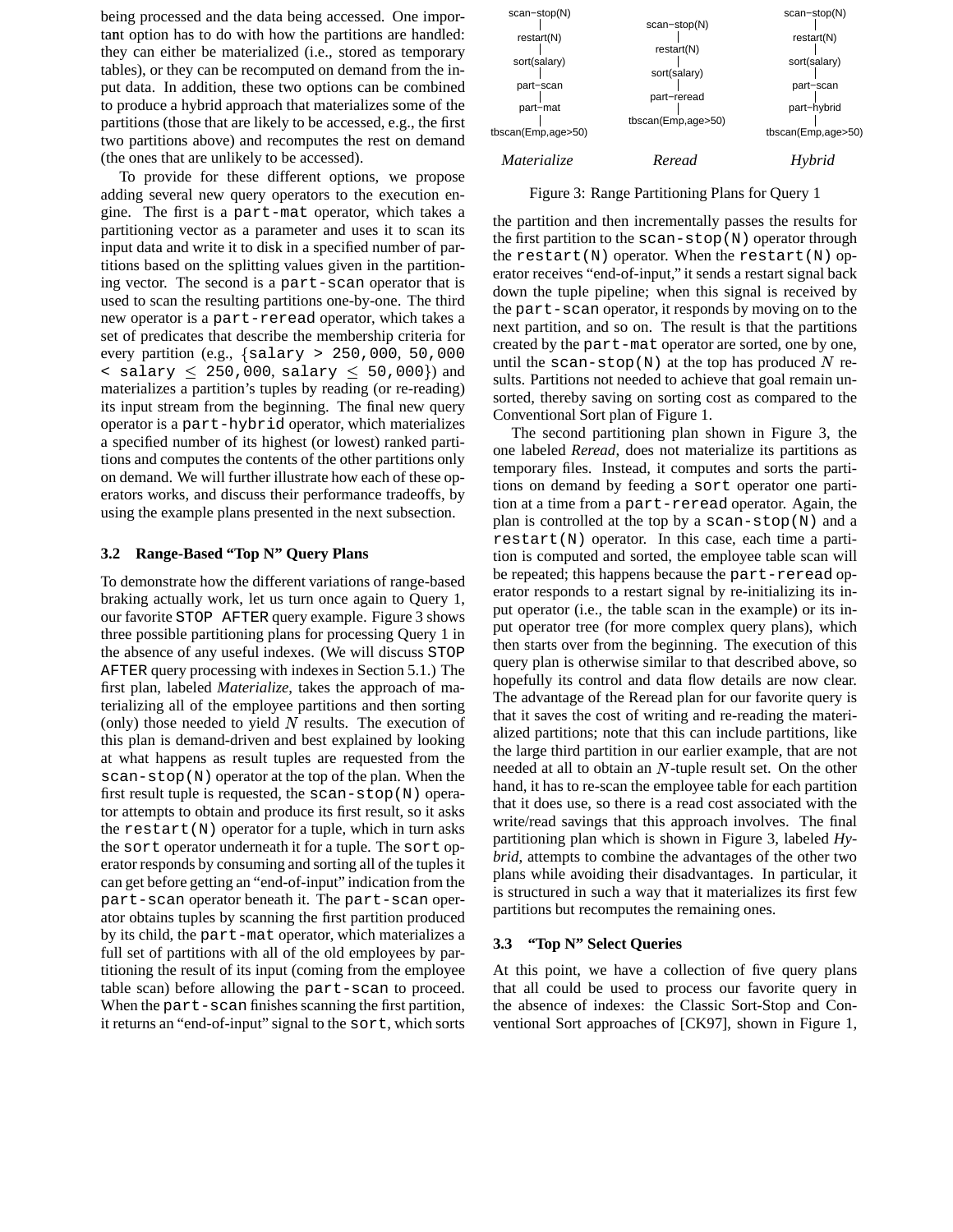

Figure 4: Resp. Time (secs), Query 1 4 MB Buffer, Perf. Part.



2 3 4 5 6 7 8

Conv.Sort Part/Mat Part/Reread Part/Hybrid

Number of Partitions

0

50

100

150

200

5000 50 100 150 200 5000 10000 15000 20000 25000 30000 35000 Response Time [secs] Cut-Point (C) Conv.Sort Part/Mat -Part/Reread Part/Hybrid -

Figure 6: Query 1, Vary Cut-point 600 KB Buffer,  $N = 20,000$ , Perf. Part.

and the partition-based Materialize, Reread, and Hybrid approaches, which we just introduced, and which are shown in Figure 3. To investigate the quantitative tradeoffs between the five approaches, we constructed each of the query plans and conducted a series of experiments using our test employee database and the AODB system, which are both described in Section 2.3. Figure 4 shows the overall Query 1 response time results that we obtained by experimenting with stopping cardinality values ranging from 1 to 100,000 (i.e., from one up to all of the "old" employees).

The Conventional Sort plan has the worst performance throughout most of Figure 4 because it sorts all of the data before it is able to identify the top  $N$  results. The performance figures for this plan thus always include the cost of a two-phase sort of 10 MB, which takes approximately two minutes in our test environment. The cost increase for larger values of  $N$  are due to the  $N$ -dependence of the final merge phase of the sort; for  $N = 1$ , only the first page of each run is read, while for  $N = 100,000$  all pages of all runs are read and merged. The Classic Sort-Stop plan provides much better performance than the Conventional Sort plan as long as it is applicable; its curve stops at  $N = 10,000$  because its sorted heap structure no longer fits in the buffer pool beyond that point. The relative performance seen for these approaches is essentially just as predicted in [CK97].

We now turn to the three partition-based approaches in Figure 4. In this experiment, we assume that the optimizer's selectivity estimator has access to accurate distribution data; this means that we assume that partitions are "ideally" sized (a notion that we will examine more closely in the next subsection). As a result, all partition-based plans end up with just over  $N$  tuples in their first partition. Looking at the performance results for Query 1, we see that the Materialize plan ends up being the worst performer among the three partitioning plans because it always materializes 10 MB of temporary partition data, much of which is subsequently not needed. Despite this cost, though, it outperforms the Conventional Sort plan for all values of  $N$  except  $N = 100,000$  (where their performance becomes essentially the same). The other two partitioning approaches end up providing the best overall performance for this query; both sort only the required amount of data here, neither materializes any excess data in this case, and no excess scans occur, either. These two partitioning plans even outperform the Classic Sort-Stop plan for small  $N$ ; they use quicksort to sort their first (and only) partition, which makes them slightly less costly here than Classic Sort-Stop, which uses its heap to order the results. Finally, as  $N$  increases, the differences between the different approaches diminishes because all of them end up sorting the same amount of data when  $N$  reaches 100,000.

#### **3.4 Partitioning and Safety Padding**

The preceding experiment provides quite a bit of insight into the relative performance of our old and new Sort-Stop processing schemes for a basic top  $N$  query; however, it assumed perfect partitioning. Before we accept its results, we need to explore the sensitivity of the partitioned plans to the number and sizes of partitions used. We need to do so for two reasons. First, we need to understand how to choose the partitioning parameters for each type of plan. Second, we need to find out how costly partitioning errors are so we know how to pad the partition sizes for safety; in practice these values will be selected based on a combination of database statistics and optimizer estimates, and they will therefore be imperfectly chosen.

Figure 5 shows the results of a series of experiments that differ in two ways from the ones we just looked at. Here, we have fixed  $N$  at 20,000 and decreased the buffer pool size by a factor of about seven to 600KB (i.e., 150 pages of 4 KB). We use an even smaller buffer pool here so as to stress the need for partitioning; this is similar to scaling up the size of the employee table, but keeps the cost of the experiments within reason. The x-axis in Figure 5 is the number of partitions utilized, and the y-axis is the overall query response time (as before). In this graph, the number of partitions is varied with a "perfect cut", meaning for  $$ partitions and a query stopping cardinality setting of  $N$ , we have  $P-1$  "winner" partitions with  $N/(P-1)$  tuples in each one plus one "loser" partition with the leftover tuples in it. For comparison and baseline-setting purposes, in addition to showing the performance of the three partitionbased plans, the graph also shows the timing results for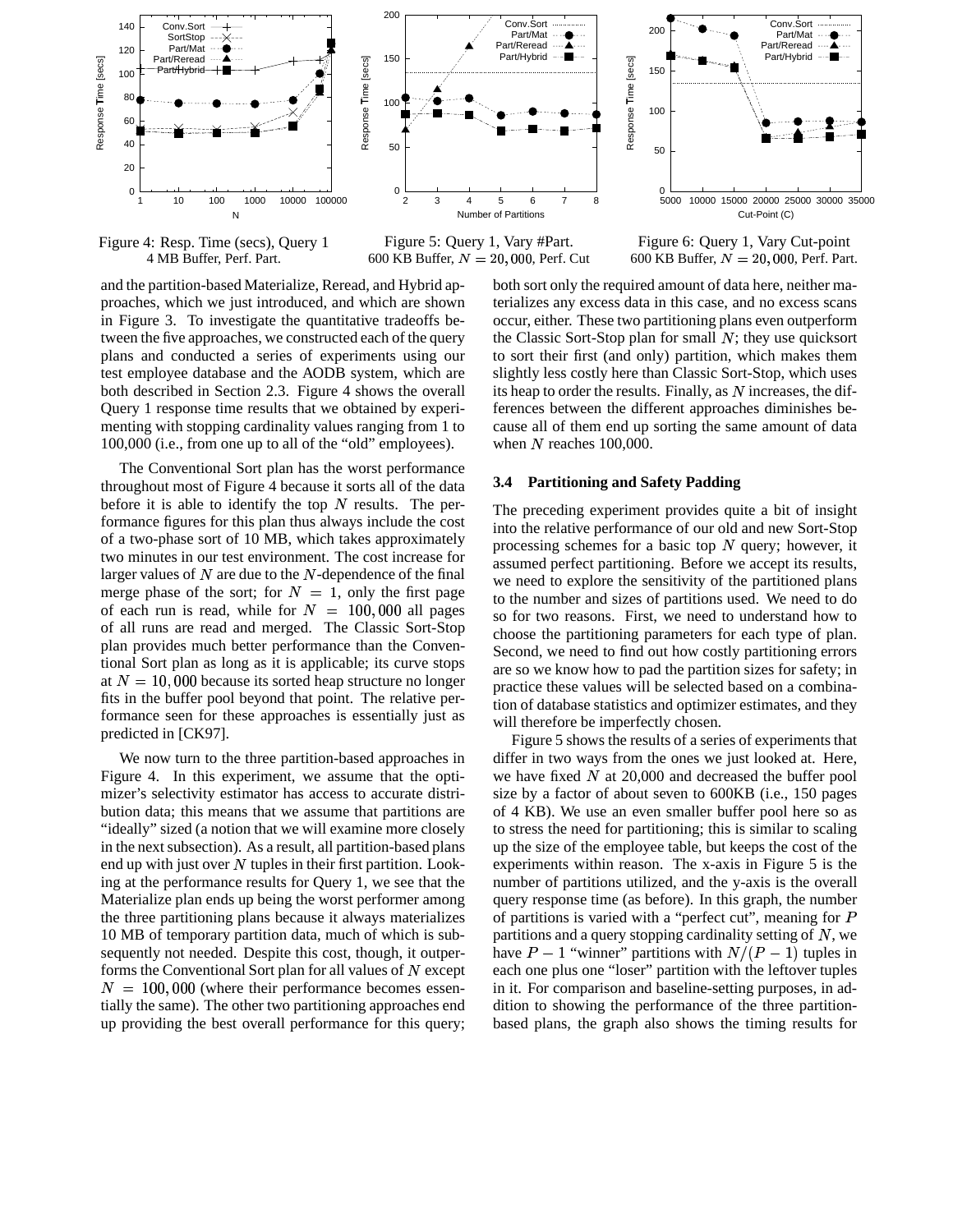the Conventional Sort plan (which do not vary since  $N$  is fixed); the Classic Sort-Stop is not applicable here since its heap will not fit in the available buffer memory.

The results shown in Figure 5 provide clear insights into how each of the partition-based plans should be dealt with with respect to choosing the number of partitions. The Reread approach, as one would obviously expect, is very sensitive to the number of partitions used; to avoid costly re-reads, two partitions (one winner, one loser) is the optimal choice. The Materialize approach performs best when the winner tuples are partitioned into memory-sized pieces so that each partition can be sorted in memory in a single pass; this is the case in the figure with five (or more) partitions. The Hybrid approach has a similar optimal point, for the same reason; it outperforms Materialize by about 20 seconds' worth of response time since it does not materialize the 80,000 loser tuples.

Figure 6 shows the results of a series of experiments that explores the question of what happens to the different partitioning plans when the winner/loser cut-point (which is the x-axis in the figure) has been incorrectly estimated; let us call this cut-point  $C$  from now on. The goal of this experiment is to obtain insights that we can use to guide the sizing of partitions (e.g., so we know which direction it is better to err in). As before, the query used for the experiments here is Query 1, the buffer pool size is 150 pages, and  $N = 20,000$ . Learning from the results of Figure 5, Reread has one winner and one loser partition in this experiment, whereas Materialize and Hybrid further partition the winner tuples into memory-sized pieces.

When  $C$  is set too low, Figure 6 shows that all of the algorithms get into fairly big trouble. This is because some of the winner tuples, which belong in the query result, end up being placed into the large loser partition. In this case, Reread and Hybrid both have to re-scan the entire 50 MB employee table to get at these tuples, while Materialize must sort even the large loser partition. Under these circumstances, the Conventional Sort plan is able to beat all three of the partitioning plans. Materialize performs the worst here because it does a great deal of expensive reading and writing, and this ends up actually being more costly than a second sequential scan of the employee table.

When  $C$  is set too high, Figure 6 shows that the partitioning algorithms still manage to do quite well for Query 1. Materialize has roughly constant cost in this region, as it always materializes all of the "old" employees (independent of  $C$ ). Hybrid grows slowly more expensive as  $C$  increases because it materializes  $C$  but not all "old" tuples. Reread grows costly much faster with an increasing cutpoint over-estimate. To see why, we need to look at the amount of sorting carried out in the three plans: Reread, which has only one winner partition (with  $C$  tuples), must sort this whole winner partition in order to find the top  $N$ tuples. On the other hand, Materialize and Hybrid partition their  $C$  winner tuples into several small winner partitions so that they need not sort all of these winner partitions in cases in which  $C$  is set too high. In any case, the bottom line of this experiment is that all of the partition-based algorithms suffer quite strongly if the number of tuples placed into winner partitions ends up being too small, and suffer much less if too many tuples are classified as likely winners. Thus, it is better to err on the high side, placing too few tuples into the loser partition (i.e., too many into winner partitions), to avoid potential performance instabilities.

#### **3.5 Choosing a Partitioning Vector**

Before moving on to other queries, it is worth discussing the issue of how the partitioning vector—i.e., the splitting values that control which attribute value ranges are associated with which partitions—can be chosen for the partitionbased plans. The preceding subsection showed us how to choose the partition cardinalities, so the remaining open problem is one of successfully mapping these desired cardinalities back into attribute ranges for the ORDER BY attribute(s) of a STOP AFTER query. This is essentially the dual of the selectivity estimation problem, which takes a query's attribute value ranges and attempts to estimate cardinalities from those ranges; moreover, it is amenable to the same techniques.

There are essentially two potential answers here. The first is *histograms*, which have already been thoroughly studied (e.g., [PIHS96]) and are available in most database systems today. In particular, equi-depth histograms that provide good accuracy even in the presence of skewed data are well understood [Koo80, PSC84, MD88], and in the case of correlated attributes, multi-dimensional histograms will help [PI97]. Thus, if histograms are available, they can be used to determine partition vectors at query compilation time. If no histograms are available, or it is known that the available histograms provide insufficient accuracy (e.g., for complex queries with many "unpredictable" joins or grouping operations), then *sampling* at run time can be used. Sampling has also been thoroughly studied in the database context (e.g., [LNS90, HS92]), and it has also been shown to be quite cheap [DNS91b]. To conclude, at this point, we rely on existing technology, and the new partition-based approaches we propose in this paper can directly take advantage of any improvements made in this field in the future.

# **4 Other Examples**

Thus far we have seen experimental results (involving our favorite query) that demonstrated the basic tradeoffs related to the alternative range partitioning techniques and that showed some of the advantages of using range partitioning for STOP AFTER queries. In this section, we present three additional examples with experimental results that highlight several other advantages of range partitioning. These example queries include a percent query, a nested query, and a join query. Since the tradeoffs between the three alternative partitioning approaches are very similar for all STOP AFTER queries, we will focus on Hybrid plans, which use our preferred partitioning method, in this section.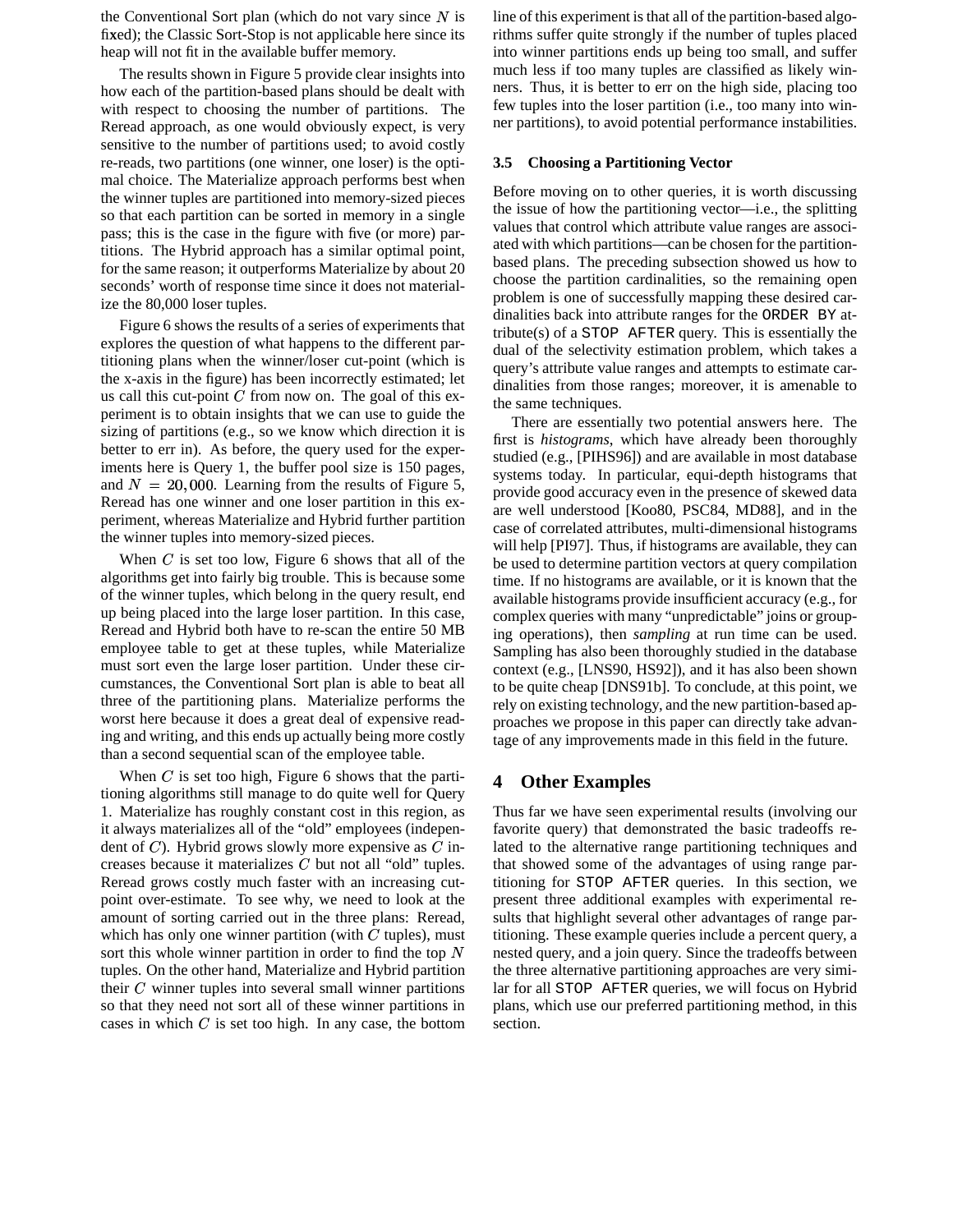



Figure 8: Resp. Time (secs), Query3 4 MB Buffer, Perfect Partitioning

Figure 7: Resp. Time (secs), Query 2 4 MB Buffer, Perfect Partitioning

#### **4.1 Percent Queries**

Our first additional example (Query 2) is a so-called *percent query*. The query asks for the  $x\%$  highest paid Emps that are more than 50 years old.

| $Query 2:$ SELECT | FROM<br>WHERE              | $\star$<br>Emp<br>age $> 50$ |
|-------------------|----------------------------|------------------------------|
|                   | ORDER BY<br>STOP AFTER x%; | salary DESC                  |

Percent queries are interesting because an additional counting step is required in order to find out how many tuples are to be returned. That is, we need to count the number of Emps that are over 50 before we can actually start STOPping (so to speak). Looking back at the plans studied in the previous section, we see that we can directly apply the Conventional Sort plan (Figure 1) to this percent query: the counting step can be carried out as part of the tbscan(Emp,age>50) operator, and the result of this counting step times  $x$ % can be propagated to the  $scan\text{-}stop(N)$  operator before the scan-stop(N) operator starts to produce tuples; this is possible because the sort in between is a pipeline-breaking operator. Likewise, all three partitioning plans of Figure 3 can be applied to our percent query: again, counting can be carried out as part of the tbscan (Emp, age > 50) operators and propagated to the scan-stop(N) operators because there exists a pipeline-breaking operator in between (sort and/or part-mat or part-hybrid). The Classic Sort-Stop plan of Figure 1, however, cannot be directly applied in this case. To use a sort-stop operator, we can either read the whole Emp table twice (once to carry out the counting step and once to find the top  $x\%$ ), or we can read the whole Emp table thereby carrying out the counting step and materializing the Emps with age > 50 as a temporary table and then read the temporary table in order to find the top  $x\%$ . Which one of these two plans is better depends on the selectivity of the age predicate; in our particular example, the second plan is better because only one out of five Emps is older than 50 in our test database. In any case, both of these adjusted Classic-Sort-Stop plans are more expensive than the (inapplicable) Classic Sort-Stop plan of Figure 1.



Figure 9: Query 3, Vary  $L$ 4 MB Buffer,  $N = 20,000, C = 25,000$ 

Figure 7 shows the running times of the Conventional Sort, the adjusted Classic Sort-Stop (with a materialization step), and the partition-based Hybrid plans for this percent query. As described above, the Conventional Sort and Hybrid plans have almost the same running times here as for Query 1 in Section 3, whereas the Classic Sort-Stop plan has a higher cost due to writing and reading temporary results from disk. As a result, the Hybrid plan is the clear winner for all  $x \leq 50\%$  for this percent query. Note that the Classic Sort-Stop plan cannot be applied for  $x \geq 50\%$ because its memory requirements then exceed 4 MB.

70

To find the proper partitioning vector for the Hybrid plan for this query, the observations of Section 3.4 essentially still apply. That is, we should partition the data into memory-sized portions and "play it safe" by materializing too many rather than too few Emp tuples in the part-hybrid operator.

#### **4.2 STOP in a Subquery**

In the second example of this section (Query 3), we consider a query that has a STOP in a subquery. Our example query asks for the average salary of the  $N$  best paid Emps with age  $> 50$ .

|      | $Query 3:$ SELECT AVG(e.salary) |             |
|------|---------------------------------|-------------|
| FROM | ( SELECT                        | salary      |
|      | FROM                            | Emp         |
|      | WHERE                           | age $> 50$  |
|      | ORDER BY                        | salary DESC |
|      | STOP AFTER N) e;                |             |

Both the Conventional Sort and the Classic Sort-Stop plan of Figure 1 can be applied to this query; they simply need an aggregate operator at the top in order to compute the average. These traditional plans, however, perform a great deal of wasted work since they produce their outputin salary order and this ordering is not needed to compute the average. With a partition-based plan, most of this sorting can be avoided by partitioning the Emps into three partitions: one partition containing the top  $\bar{L}$  Emps ( $\bar{L}$  slightly smaller than  $N$ ), one partition containing the next  $M$  Emps such that M is small and  $L + M \geq N$ , and one partition with the all of the other loser Emps. In this case, only the  $M$  Emps in the second partition need to be sorted in order to find the  $N-L$  highest paid Emps in that partition.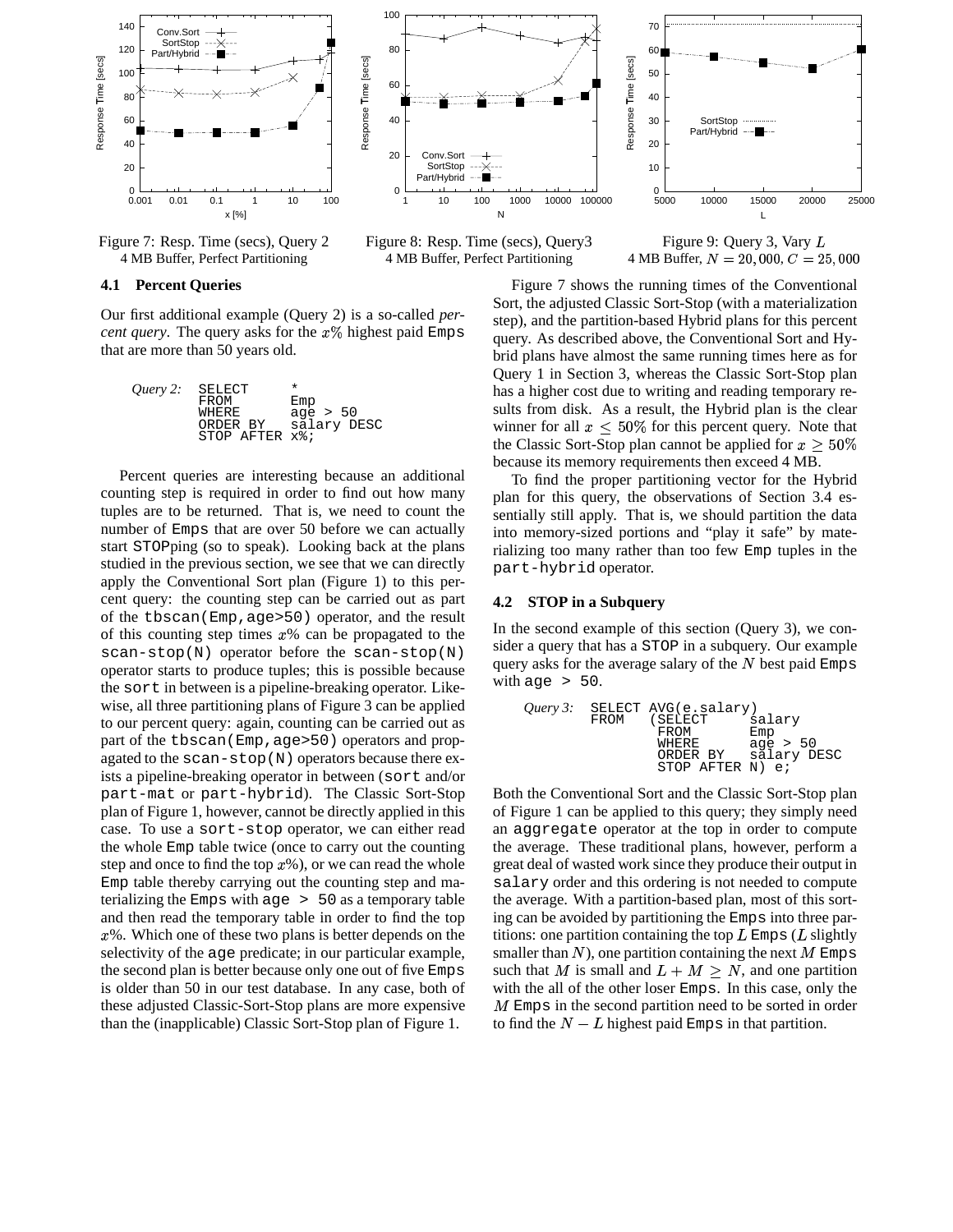Figure 8 shows the running times of the three alternative plans for this query. We can see that the Conventional Sort plan again has the highest cost because it sorts all 100,000 Emps with age  $> 50$ , independent of N. Also, as in the previous experiments, the cost of the Classic Sort-Stop plan increases with  $N$  and is in between the Hybrid and Conventional Sort plans. What makes Query 3 and this experiment special is that the cost of the Hybrid plan is almost constant here because Hybrid sorts very few Emps, independent of  $N$ ; only for very large N does the cost of the Hybrid plan slightly increase, due to materializing many Emp tuples. As a result, the differences in cost between the Classic Sort-Stop and Hybrid plans increase sharply with  $N$ , and the Hybrid plan outperforms the Conventional Sort plan even for  $N = 100,000$ . It should be noted that the cost of the Conventional Sort plan is lower for this query than in all previous experiments because this query can be evaluated using only the salary column of Emps (i.e., the other columns are projected out after the tbscan), permitting the sort to be carried out in one pass in memory. Similarly, the Classic Sort-Stop plan can be used for all  $N$  for this query without exhausting the buffer space.

It is somewhat trickier to find a perfect partitioning vector for this query than for Queries 1 and 2. If we set  $C = L + M$  (*C* is the "cut-point" between winners and losers as in Section 3.4), then we need to make sure that  $L \leq N$  in addition to  $C \geq N$  and  $C$  as small as possible. In other words, here we need to find a good *left* cutting point,  $L$ , in addition to a good *right* cutting point,  $C$ , whereas we only needed to find a good right cutting point for Queries 1 and 2. Figure 9 shows the sensitivity of the cost of the Hybrid plan towards cases in which  $L$  is set imperfectly for  $N = 20,000$  and  $C = 25,000$ . Obviously, the Hybrid plan performs best if  $L$  is close to  $N$ . However, the figure shows that the penalty for a poor setting of  $L$  is not severe (20% at most) due to the fact that the additional work is proportional to the number of misclassified tuples (i.e., errors here don't cause entire additional partitions to become involved in the query plan); in any case the Hybrid plan outperforms both traditional plans. (Figure 9 shows the cost of the Classic Sort-Stop plan, the better of the two traditional plans, as a baseline.)

# **4.3 Join Queries**

The last example query of this section involves a join; this example shows that partitioning becomes even more attractive for more complex queries. The query asks for the  $N$ highest paid Emps that have age > 50 and that work in a Dept with budget  $> 1,000$ .

| $Query 4$ : SELECT |               | $\star$                          |
|--------------------|---------------|----------------------------------|
|                    | FROM          | Emp e, Dept d                    |
|                    | WHERE         | age $> 50$                       |
|                    |               | $\overline{AND}$ d.budget > 1000 |
|                    |               | $AND$ e.works_in = $d$ .dno      |
|                    |               | ORDER BY salary DESC             |
|                    | STOP AFTER N; |                                  |

Figure 11 shows two traditional plans for this query. The first plan is based on (conventionally) sorting the Emp table into salary order and then probing the top Emps one by one in order to find out whether they work in a Dept with a high budget (i.e., it uses an index nested-loop join). The second plan carries out the join first, in order to find all Emps that work in a Dept with a high budget (Gracehash join is best for this purpose in our test database), and then it finds the  $N$  highest paid of these Emps using a sort-stop operator. As an alternative to these two traditional plans, Figure 12 shows two partitioning-based plans for this query. The idea here is to partition the Emp table before the join, and then to join one Emp partition at a time with the Dept table until at least  $N$  Emps that survive the join have been found. Thus, just as partitioning was used in the previous examples to avoid unnecessary sorting work, partitioning is utilized in these two join plans to avoid unnecessary sorting *and* join work. The difference between these two plans is that the first one uses index nested-loops for the join, whereas the second one uses hashing. Note that for small  $N$ , the hash join of the Part+HJ plan can be carried out in one pass if the part-hybrid operator partitions the data into memory-sized portions.

Figure 10 shows the running times of the four plans, varying  $N$  and using our test database in which all Depts actually have a budget  $> 1$ , 000. We see immediately that the partitioning plans clearly outperform the two traditional plans. The Sort+NLJ plan has the highest cost, independent of  $N$ , because it always sorts all 10 MB of Emps with age > 50. For  $N > 1000$ , it has extremely high costs because, in addition to the expensive sort, the NLJ becomes very costly because many Emp tuples generate probes, resulting in an excessive amount of random disk I/O. The GHJ+Sort-Stop plan has low sorting costs for small  $N$ , but it has poor performance because it performs a full-fledged Grace-hash join. For  $N \geq 50,000$ , the GHJ+Sort-Stop plan is again inapplicable because the buffer requirements of the sort-stop $(N)$  operator exceed the limit of 4 MB. (Replacing the sort-stop $(N)$ ) operator by a conventional sort and a scan-stop $(N)$ operator would yield an execution time of about 250 secs here.) Both partitioning variants avoid unnecessary sorting and joining of Emp tuples. The Part+NLJ plan performs best for small  $N$ , but its performance deteriorates for  $N > 1,000$  due to the high cost of the NLJ, just as in the Sort+NLJ plan. The Part+HJ plan shows better performance in these cases because hash joins are better than index nested-loop joins when both input tables are large.

In terms of sensitivity, the points mentioned for Queries 1 and 2 still basically apply; we should make sure that the first partition contains all of the Emp tuples needed to answer the query. We must keep in mind, however, that for the Part+HJ plan, the penalty for setting the "cutpoint" too low is higher than for the partitioning plans for the simple sort queries because a restart involves not only re-scanning the Emp table, but also re-scanning the Dept table in the Part+HJ plan. Since the Part+NLJ plan never actually scans the Dept table, the Part+NLJ plan does not pay this additional penalty for restarts.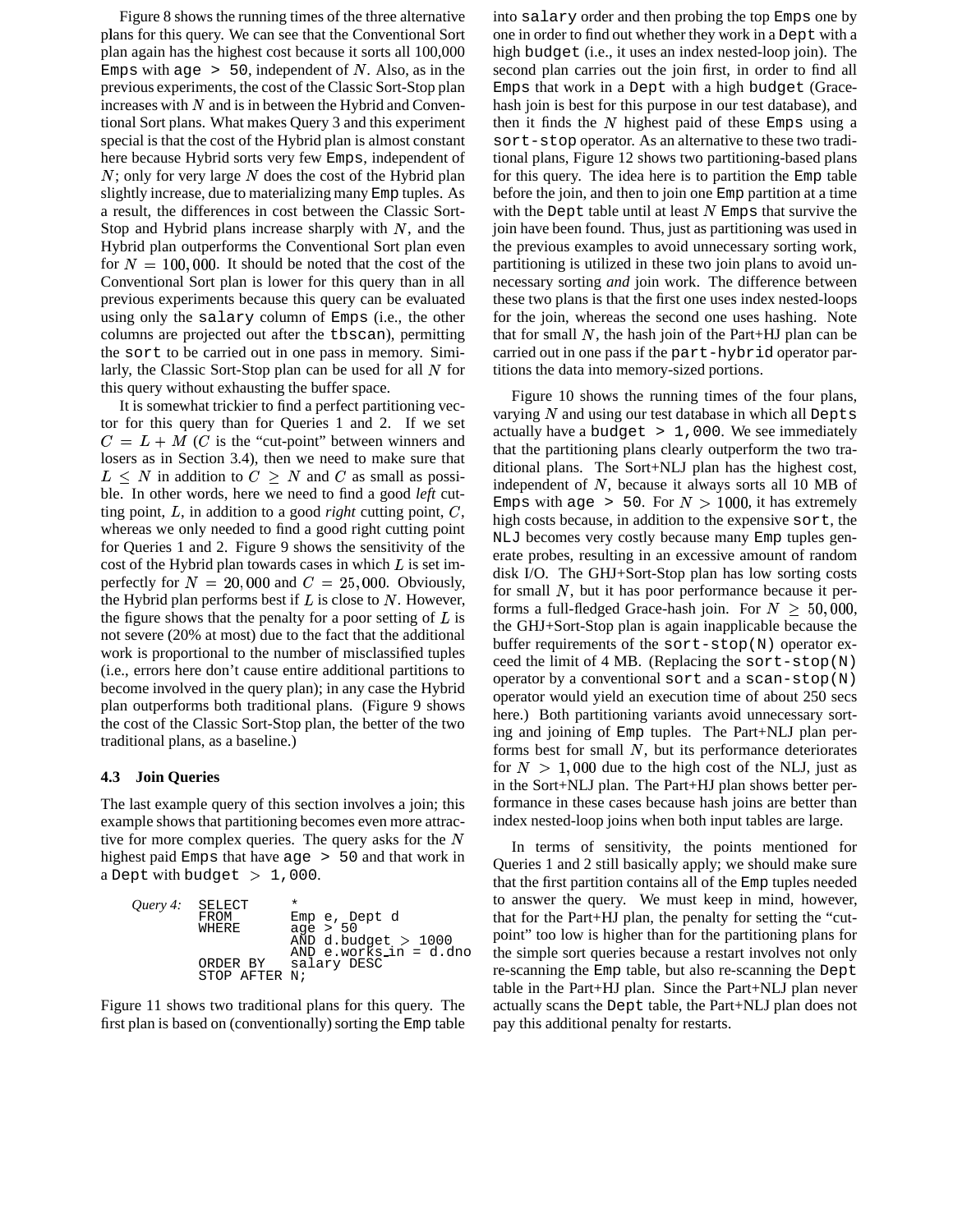

Figure 12: Range Partitioning Plans for Query 4

# **5 Other Techniques**

We have seen that range partitioning can be very helpful to improve the response time of several different types of STOP AFTER queries. In this section, we will show how two other techniques can be applied to evaluate STOP AFTER queries. The first technique is also based on partitioning, but it is based on using ordered indexes (e.g.,  $B^+$ trees) to partition the data. The second technique is based on using semi-joins to reduce the size of temporary results.

#### **5.1 Partitioning with Indexes**

Let us return to Query 1, which asks for the  $N$  Emps with the highest salary and age  $> 50$ , and see what happens when we have a  $B^+$  tree on Emp.salary. The Traditional Index-Scan plan that executes this query using the Emp.salary index was shown in Figure 1 and discussed in Section 2.1; it reads the RIDs of the Emps one at a time in salary order from the index, then fetches the age, address, etc. fields and applies the age predicate, until the top  $N$  old Emps have been found. In Section 2.1, we noted that this plan would be very good if the  $Emp.\s{salary}$  index is clustered or N is very small, but that it would have a high cost if  $N$  is large and/or the age predicate filters out many high paid Emps because, in this case, the ridscan operator would lead to a great deal of random I/O and many page faults for rereading pages of the Emp table if the buffer is too small to hold all of the relevant pages of the Emp table.

For large  $N$  and unclustered indexes, we can do better by using, of course, partitioning. The idea is to read the RIDs of the top  $N'$  Emps from the index, sort these  $N'$ RIDs in *page id* order, do the ridscan with the predicate, re-sort into salary order, and cut off the top  $N$  tuples or repeat if less than N of the top  $N'$  Emps have age > 50. Similar RID sorting ideas are known as RID-list processing and have been commonly exploited in text databases (e.g., [BCC94]) and set query processing (e.g., [Yao79]), but they can only be applied in the STOP AFTER context if they are combined with partitioning. The beauty of this *Part-Index* approach is that the ridscan operator becomes quite cheap since it reads the Emp pages sequentially and reads no Emp page more than once from disk. On the negative side, this approach involves two sorting steps. If  $N$  and  $N'$  are small, however, these sorts are fairly cheap because they can be carried out in one pass in memory.

Figure 13 shows the running times of the Traditional Index-Scan plan and a Part-Index plan for Query 1, varying  $N$ . As baselines, the figure also shows the running times of the Hybrid plan that does not use the Emp.salary index (as in Figure 4) and the "ideal" running time for Query 1 generated by running the Traditional Index-Scan plan on a special version of our test database in which the Emp.salary index is clustered. We see that the Part-Index plan clearly outperforms the Traditional Index-Scan plan for a large range of  $N$ . While the Traditional Index-Scan plan is only attractive for  $N \leq 100$ , the Part-Index plan shows almost "ideal" performance up to  $N = 10,000$ . (After that its sorts become too expensive.) Only for  $N = 10$  does the Traditional Index-Scan plan slightly outperform the Part-Index plan (0.9 secs vs. 1 sec).

The right setting of  $N'$ , of course, depends upon both N and the selectivity of the age predicate. In this example,  $N'$  should be set to  $5*N$  because every fifth Emp is older than 50 in our test database and the values of the salary and age columns are not correlated. It should be noted, however, that the penalty for restarts in the Part-Index plan is very low: rather than re-scanning the entire Emp table, a restart simply involves continuing the Emp. salary index scan and fetching the next  $N'$  Emp tuples.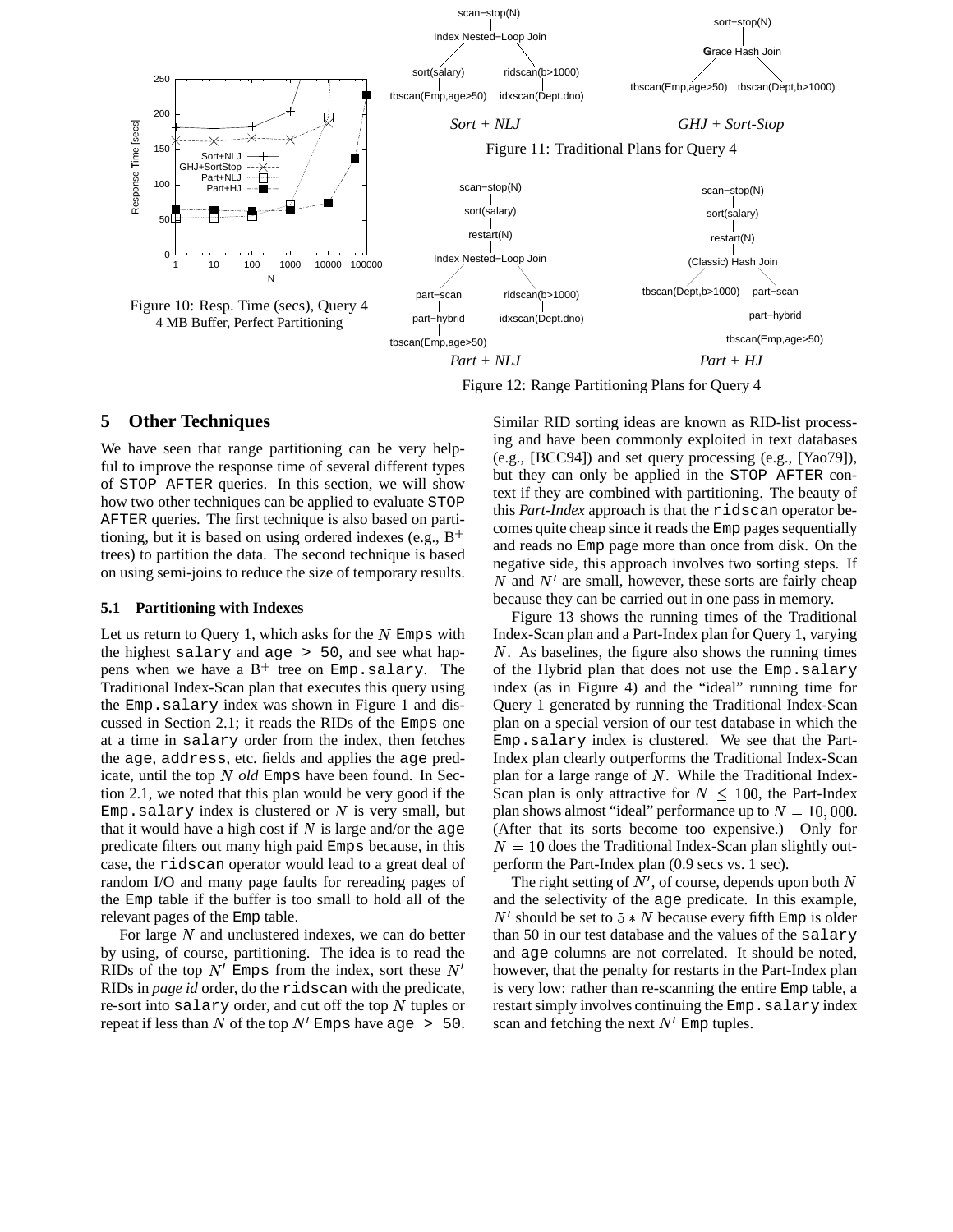

Figure 13: Resp. Time (secs), Query 1 4 MB Buffer, Unclustered Emp.salary Index

## **5.2 A Semi-Join-Like Technique**

The idea of semi-joins is to reduce the cost of I/O intensive operations, such as sorts, joins, and group-by operations, by projecting out all but those columns actually needed for an operation; doing so reduces the size of the temporary results that need to be read and/or written to disk or shipped through a network. The disadvantage of semi-joins is that columns that were projected out must be re-fetched (using a ridscan operator) after the operation in order to carry out subsequent operations or because they are part of the query result. Semi-join techniques have been extensively used in the early distributed database systems (e.g.,  $[BGW+81]$ , but they have not been widely used in centralized database systems. One reason for this is the potentially prohibitively high and unpredictable costs of refetches, though the cost of the re-fetches can be reduced with the same RID sorting trick described in the previous subsection. What makes semi-join-like techniques attractive for STOP AFTER queries is that the costs of the refetches are limited and can be predicted accurately during query optimization if the re-fetches are always carried out at the end of query execution: if a query asks for the top  $N$ tuples, then at most  $N$  re-fetches are required at the end.

We studied two different semi-join-like plans for Query 1. In both plans, the sorting of the Emp tuples can be carried out in one pass in main memory because only the RIDs and the *salary* fields of the Emp tuples are kept. The difference between the two plans is that the first plan which we call the *Standard SJ Plan* does not apply the RID sorting trick described in the previous subsection in order to improve the re-fetches, whereas the second plan, the *SJ+Ridsort Plan*, does apply this trick. We ran both plans with varying  $N$ , and Figure 14 shows the results of these experiments. The figure also shows the results of the Conventional Sort and Hybrid plans of Section 3 as baselines. First, we see that the impact of the RID sorting trick is less pronounced than in the previous experiments with the Part-Index plan. The reason is that in both semi-join plans, the Emp table has already been read once, and the *old* Emps have already been filtered out, so the ridscan gets more hits in the buffer pool and is applied to fewer tuples. Second, we observe that for small  $N$ , the two semi-



Figure 14: Resp. Time (secs), Query1 4 MB Buffer, Semi-join Plans

join plans indeed outperform the Conventional Sort plan, while for  $N \geq 1000$ , the performance of the semi-join plans deteriorates due to their high re-fetching costs. Finally, we see that the semi-join plans are clearly outperformed for all  $N$  by the partition-based Hybrid plan; like the semi-join plans, the Hybrid plan of Section 3 carries out its sort(salary) in one pass (for  $N \leq 10,000$ ), and the Hybrid plan has the additional advantage of sorting slightly more than  $N$  rather than all 100,000 Emps with age > 50. We note that it is not too difficult to find other example queries where a semi-join plan would actually outperform a partitioning plan (e.g., for very large and highly selective joins with small  $N$ ); sometimes the best plan to execute a query may be a combination of partitioning and semi-joins.

# **6 Conclusions**

In this paper, we presented several new strategies for efficiently processing STOP AFTER queries. These strategies, based largely on the use of range partitioning techniques, were shown to provide significant savings for handling important classes of STOP AFTER queries. We presented examples including basic "top N" queries, percent queries, subqueries, and joins; we saw benefits from the use of the new partitioning-based techniques in each case due to the reduction in wasted sorting and/or joining effort that they offer. We showed that range partitioning can be useful for indexed as well as non-indexed plans, and we also showed that semi-join-like techniques can provide an additional savings in some cases.

There are several areas that appear fruitful for future work. One area of interest is STOP AFTER query processing for parallel database systems. Our techniques should be immediately applicable there, and they may offer even greater benefits by reducing the amount of data communication required to process such queries. Another avenue for future investigation would be experimentation with the effectiveness of histogram and/or sampling techniques for determining the partitioning vector entries for STOP AFTER queries on real data sets.